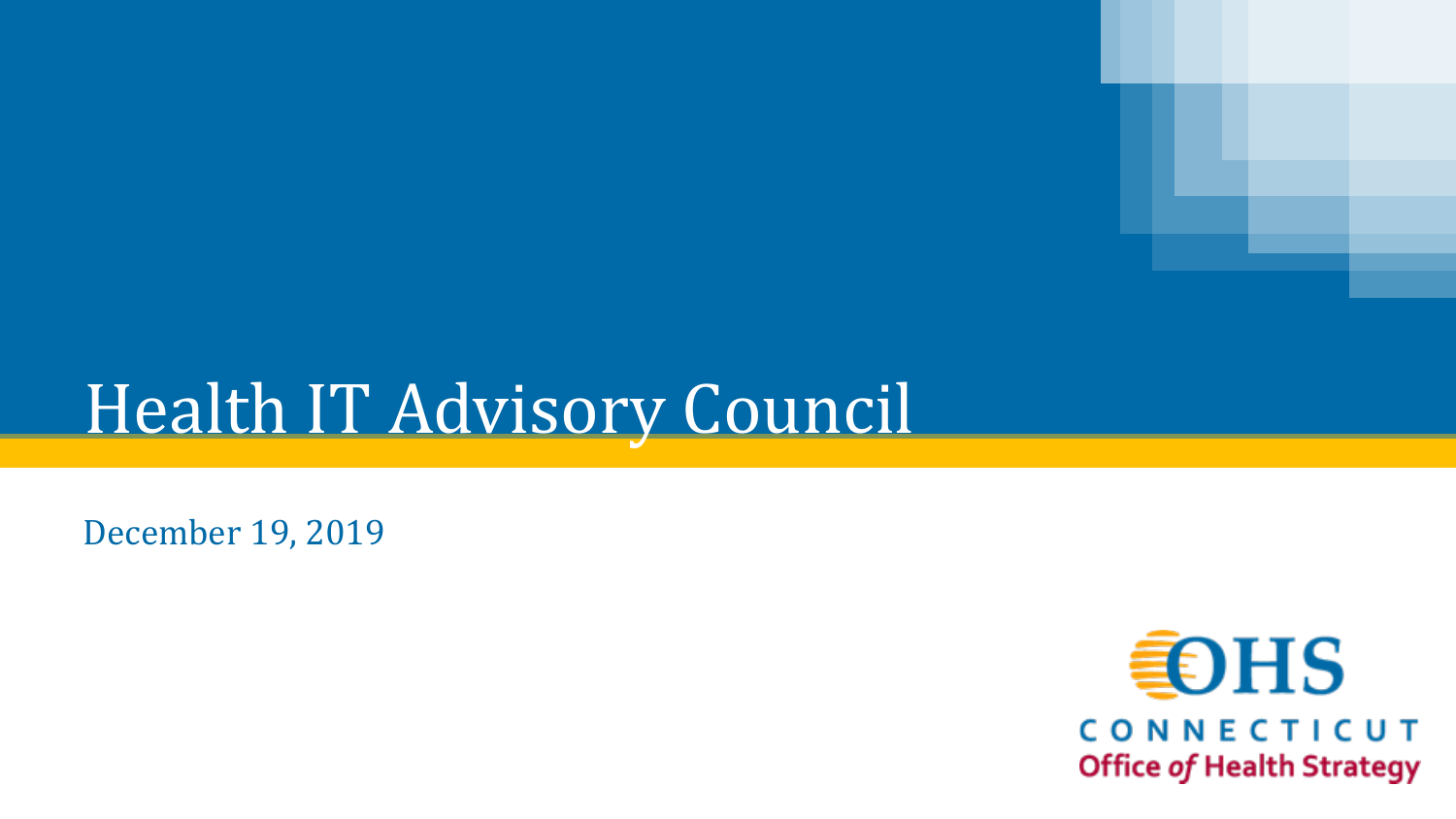## Agenda

| <b>Agenda Item</b>                                                                    | <b>Time</b>       |
|---------------------------------------------------------------------------------------|-------------------|
| <b>Welcome and Call to Order</b>                                                      | $1:00 \text{ pm}$ |
| <b>Public Comment</b>                                                                 | $1:05$ pm         |
| Review and Approval of Minutes – November 21, 2019                                    | $1:10 \text{ pm}$ |
| Review and Discuss the Updated Consent Design Group Guiding Principles                | $1:15$ pm         |
| <b>Council action: Accept, Reject or Modify Updated Consent DG</b><br>Recommendations | $2:15$ pm         |
| <b>Announcements and General Discussion</b>                                           | $2:20 \text{ pm}$ |
| Wrap up and Meeting Adjournment                                                       | $2:30 \text{ pm}$ |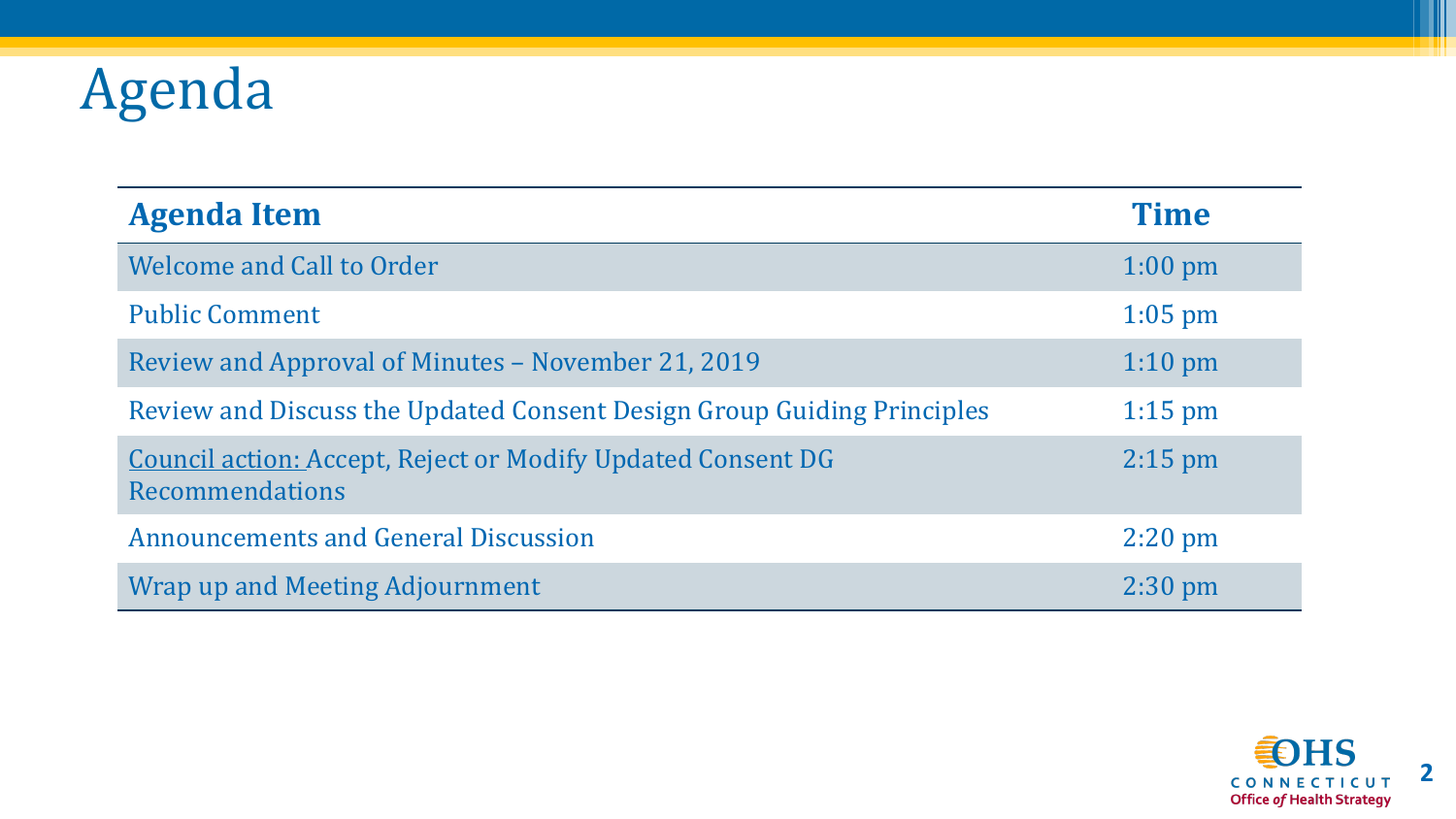## **Welcome and Call to Order**

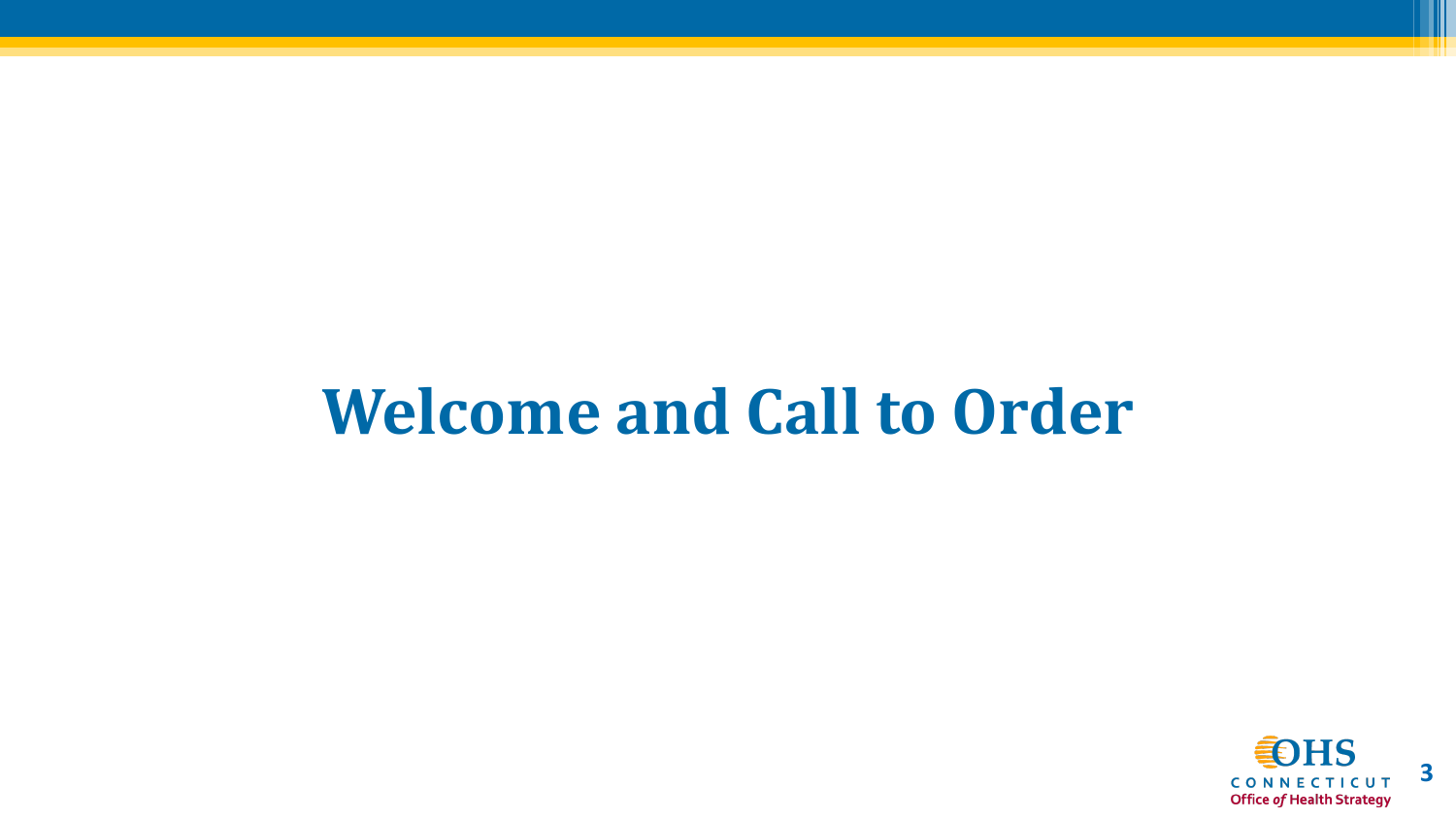#### **Public Comment**

**(2 minutes per commenter)**

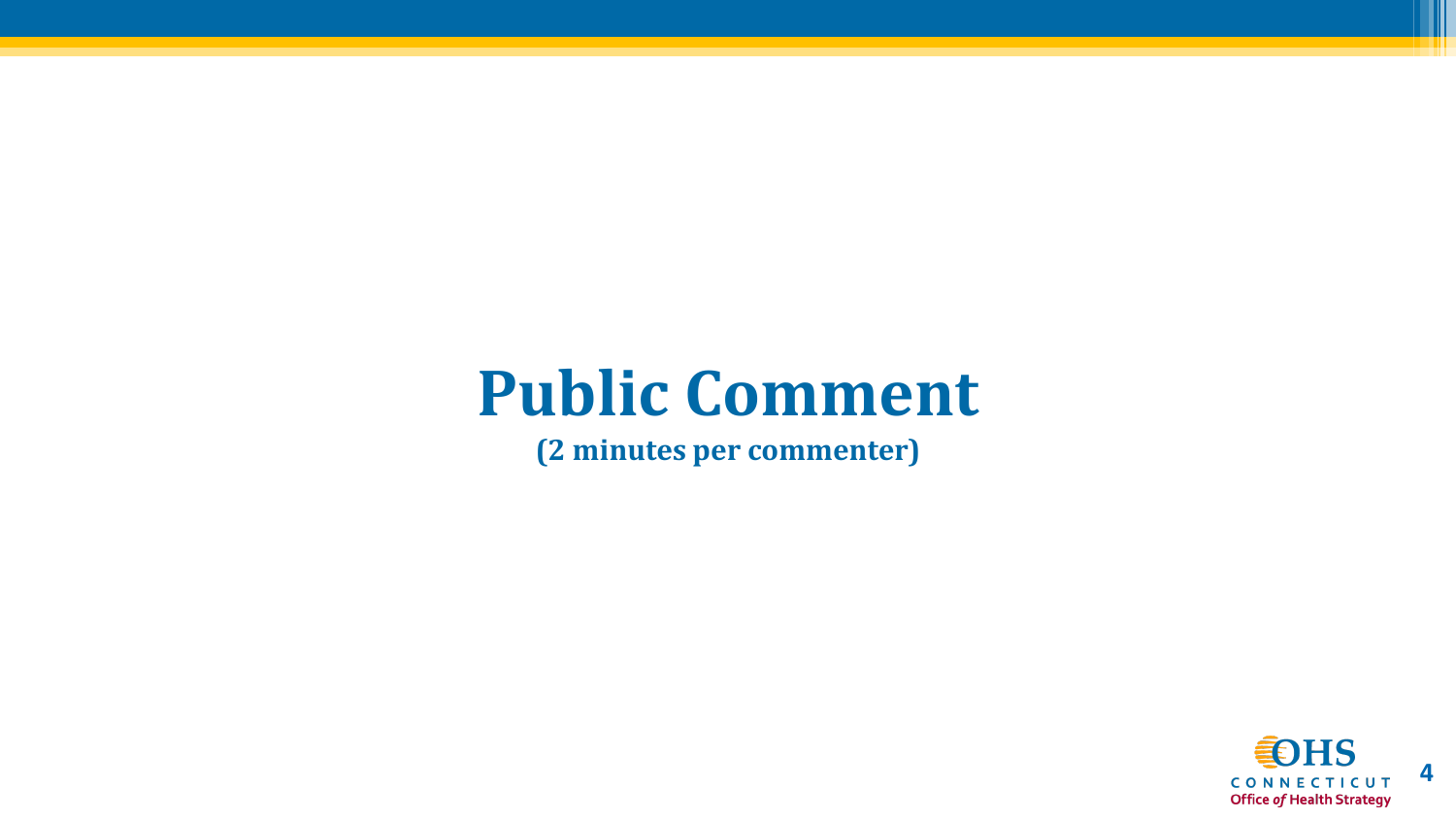# **Review and Approval of:**

**November 21, 2019 Meeting Minutes**

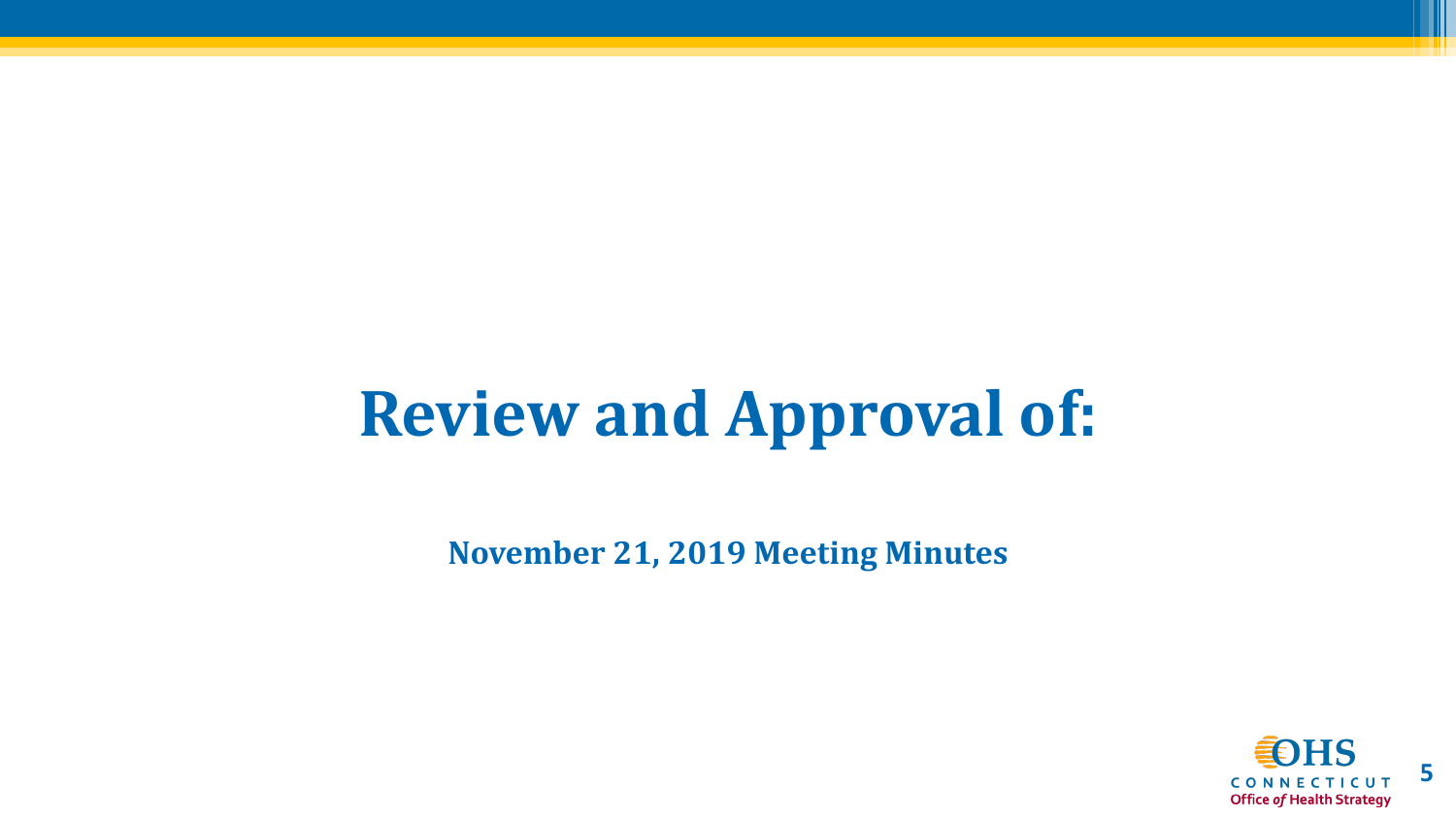#### **Consent Design Group Updated Guiding Principles** *Michael Matthews, CedarBridge Group*

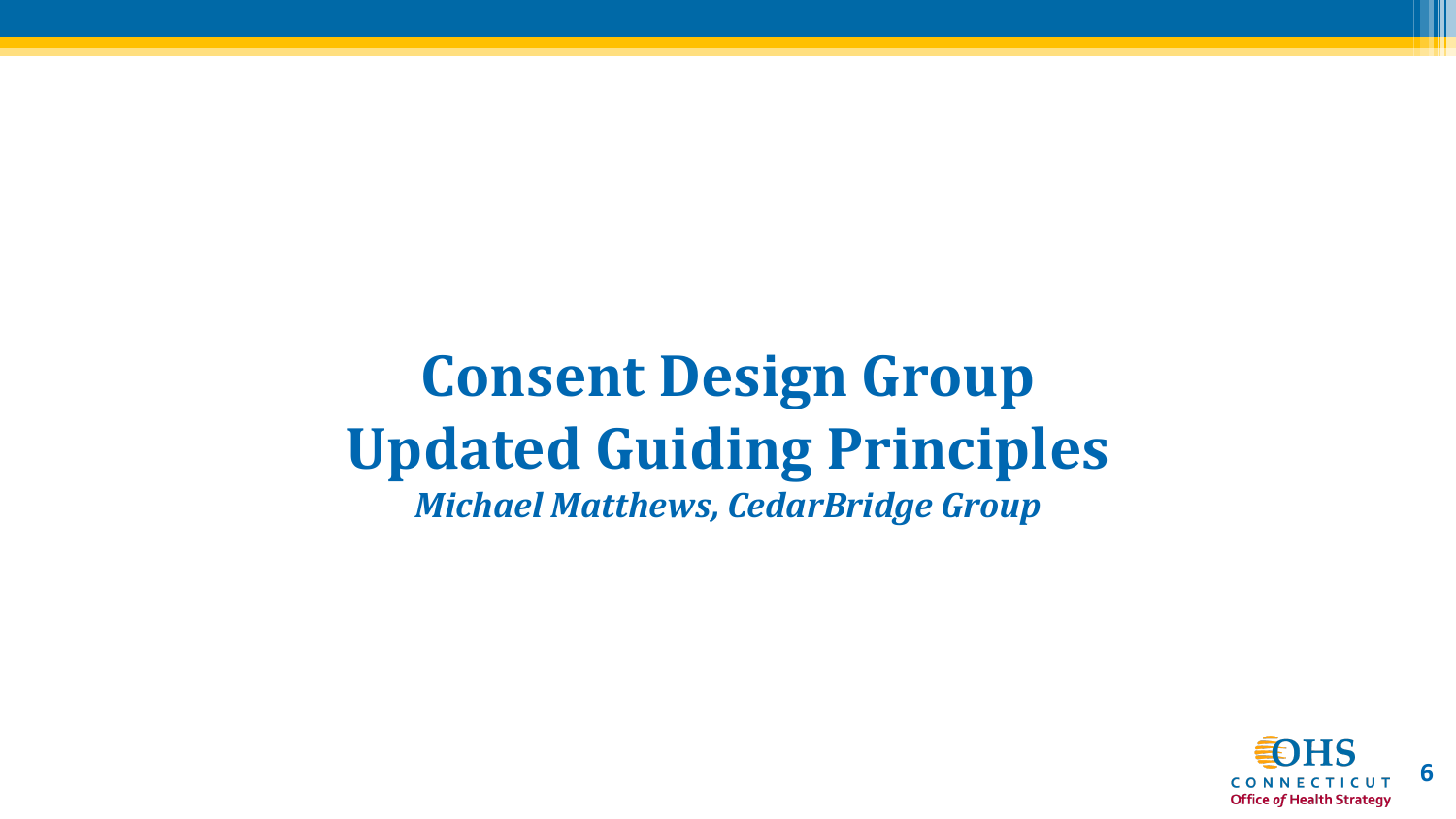#### **Recommendation 4**

Original Language: A review of consent policy considerations should be conducted by appropriate subject matter experts for each HIE use case before an HIE use case is put into production, with a use case-specific consent policy developed if indicated from the review.

Proposed Updated Language: A review of consent policy considerations should be conducted for each HIE use case before an HIE use case is put into production, with a use case-specific consent policy developed if indicated from the review.

#### **Recommendation 10**

Original Language: Consistent with federal and state law, including but not limited to HIPAA, consent policies should require third-party vendors and contractors be contractually bound by Business Associate Agreements (BAAs) to publish privacy policies of any organization facilitating electronic health information exchange in Connecticut, and prohibit use or disclosure of patient information (including de-identified, anonymized or pseudonymized data) for any undisclosed purposes without express consent from the patient.

Proposed Updated Language: Third-party vendors and contractors supporting HIA, Inc. in its health information exchange activities should be contractually bound by HIA, Inc. to abide by the consent policies of HIA, Inc.

Alternative: Delete Recommendation 10



**7**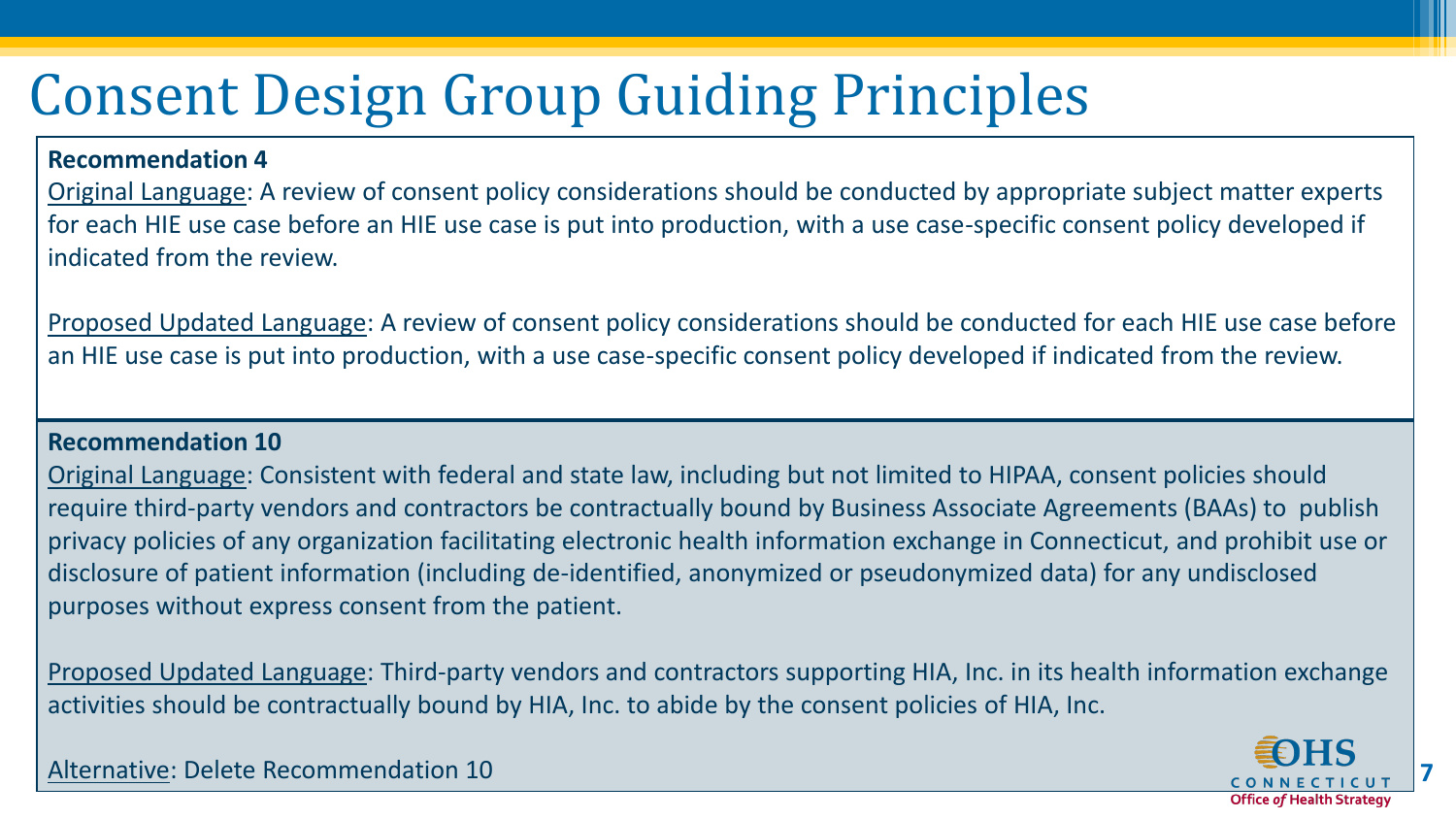**Recommendation 17**

Original Language: *Consent policies should require a consent decision is not used for discriminatory purposes or as condition for receiving medical treatment.*

Proposed Updated Language: *Consent policies should require a consent decision is not used for discriminatory purposes.*

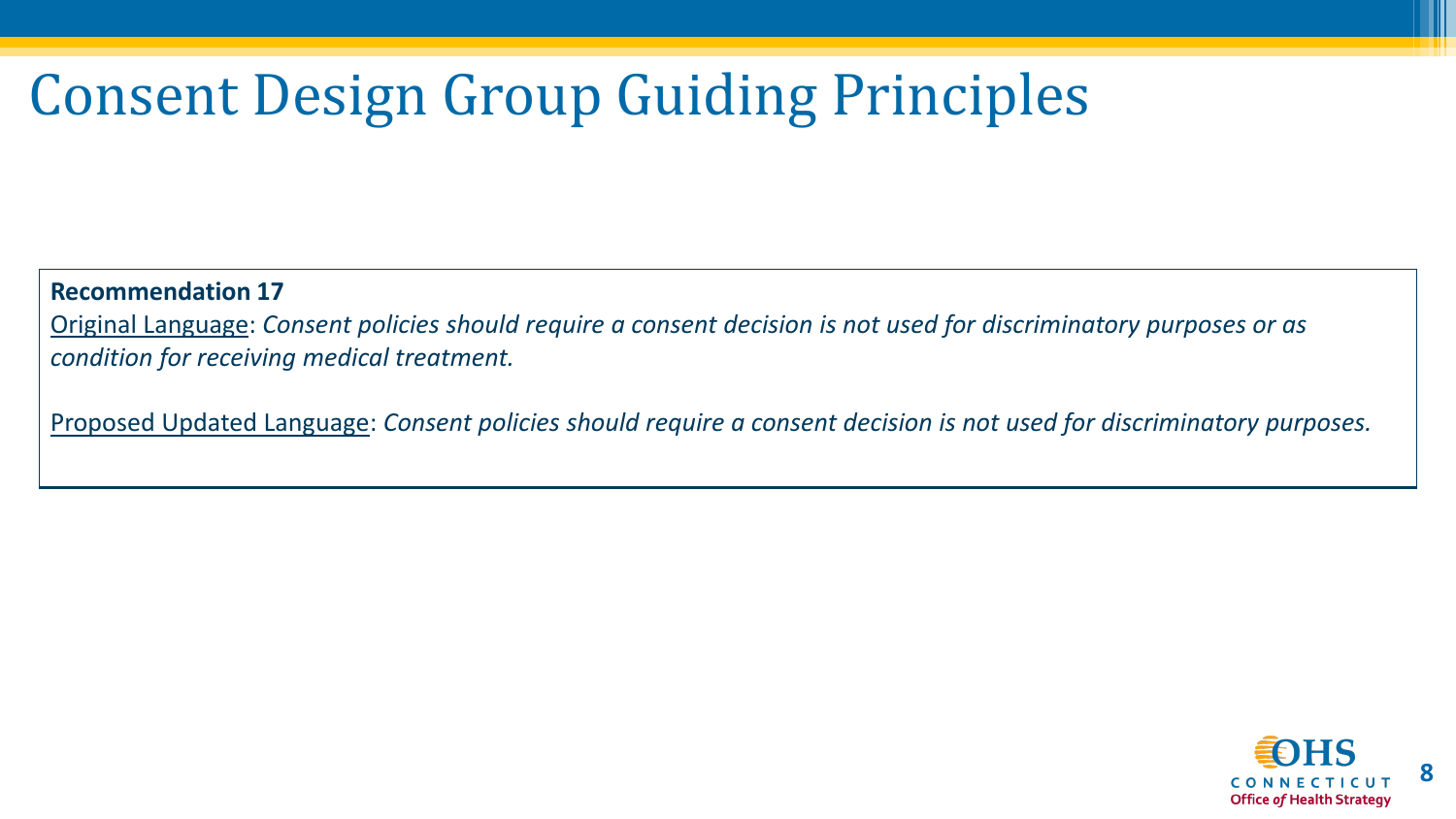#### **Recommendation 18**

Transparency and stakeholder input are foundational to the development of meaningful consent policies. While the HIA, Inc. Board has responsibility for overall governance of its health information exchange services, consent policy development should be led by the Office of Health Strategy (OHS), and advised by the Health IT Advisory Council. The process proposed is as follows:

- a. The Health IT Advisory Council should draft, review and approve consent policies for the health information exchange that are conformant with these Guiding Principles and State and Federal law;
- b. The Health IT Advisory Council may choose to convene ad hoc or standing work groups to support consent policy development;
- c. Once consent policies have been endorsed by the Health IT Advisory Council, OHS should review the recommendations and determine any necessary statutory or regulatory actions that may be required;
- HIA, Inc. will be responsible for the implementation and maintenance of consent policies adopted by the State through OHS policy, statute or regulation;
- e. Should HIA, Inc. have concerns about any consent policies received from OHS, it may request a meeting with OHS to resolve those concerns; such resolution may require a review of proposed changes by the Health IT Advisory Council;
- f. All meetings of the Health IT Advisory Council are open to the public and the public is provided an opportunity to make comments at each meeting, including comments related to consent policies;
- g. All board meetings of the HIA, Inc. are open to the public; and
- h. Draft consent policies should be made available for a 30-day public comment period and a public hearing should be considered prior to approval by the Health IT Advisory Council and the Health IT Advisory Council should review and consider recommendations or comments from the public to determine whether revisions to policies should be made.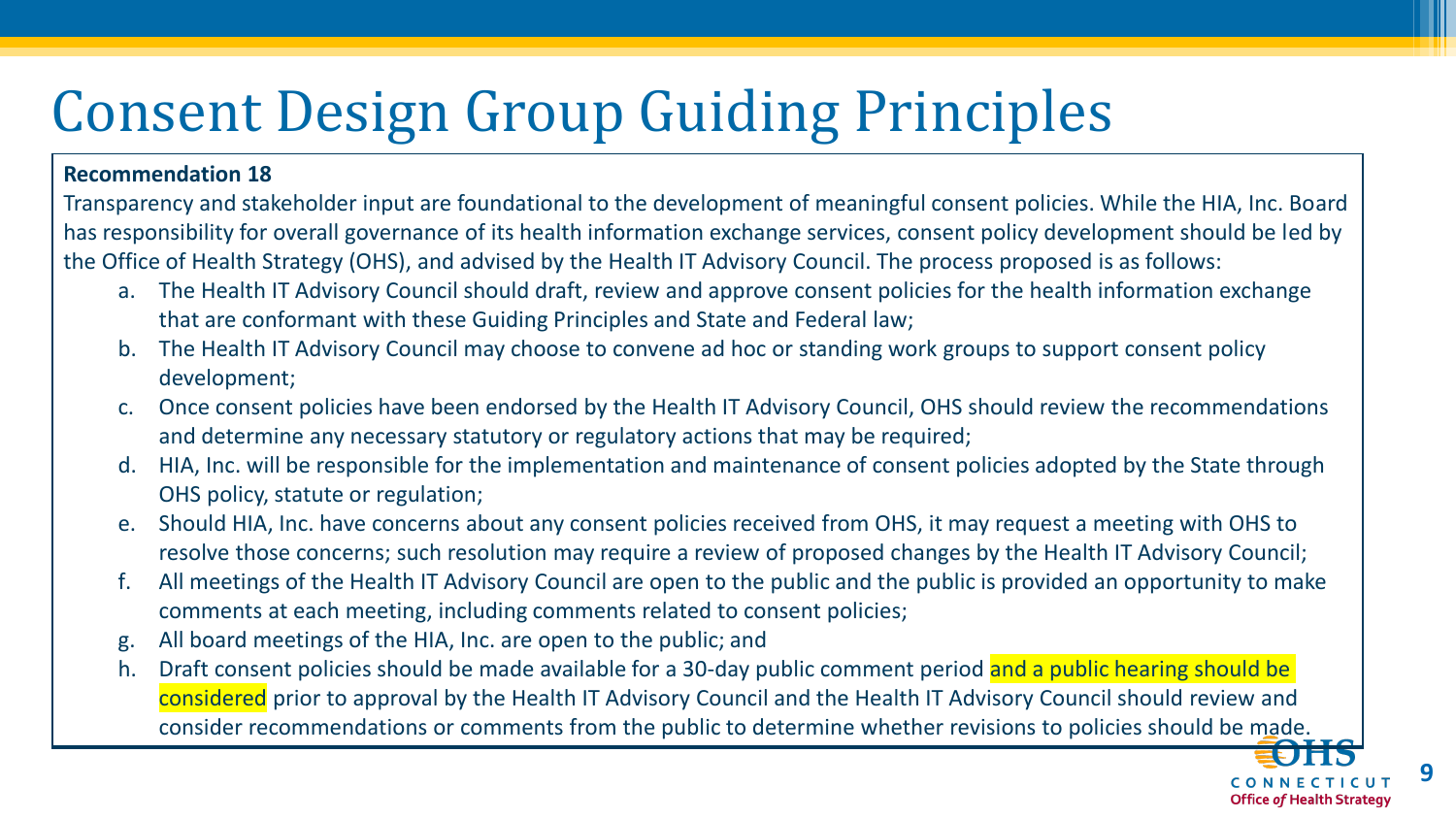**Recommended Additional Guiding Principle:**

Assessments should be made periodically to ensure patients understand their health information sharing choices.

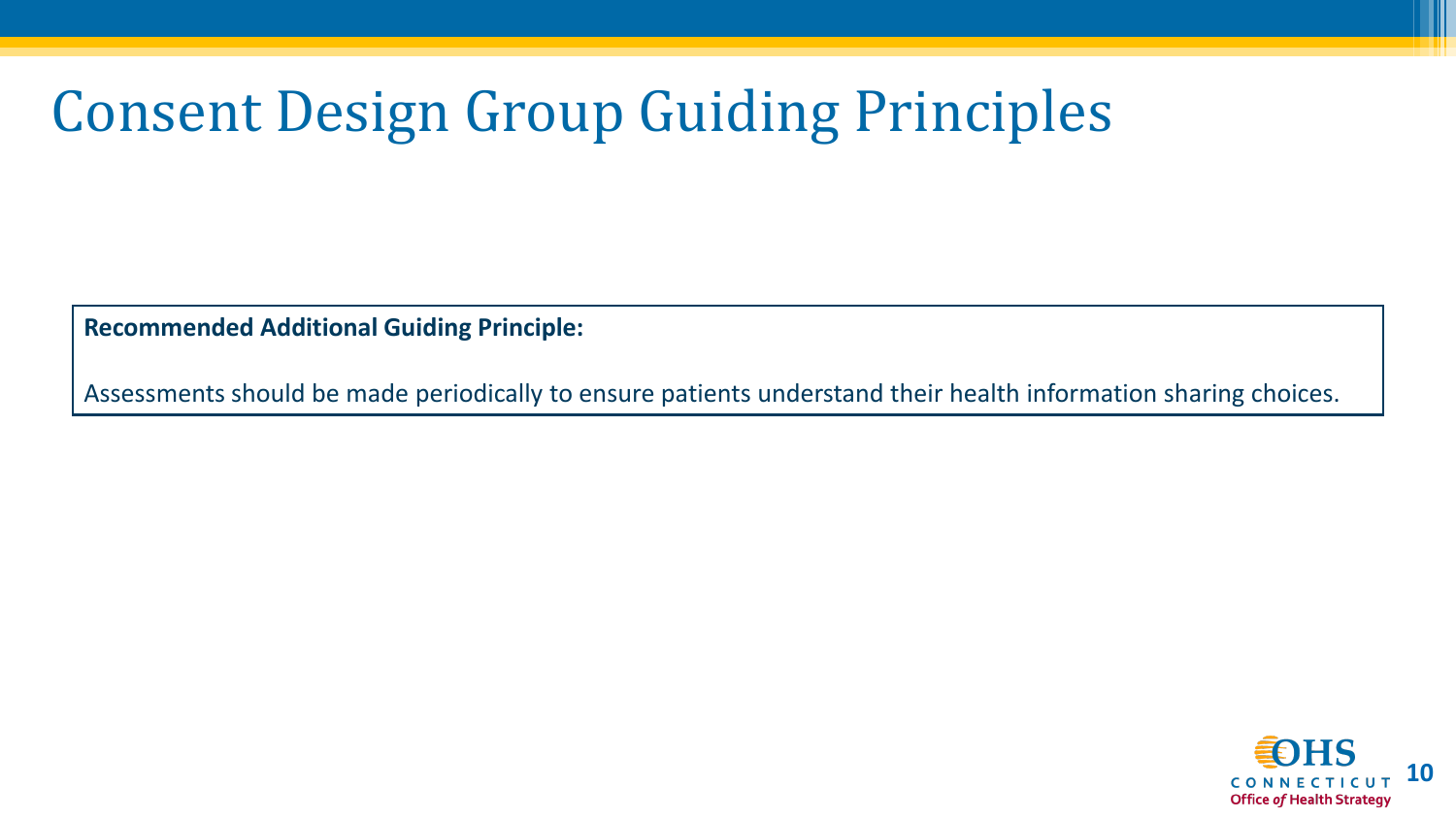### Next Steps

- ➢Affirmation of Guiding Principles by Health IT Advisory Council
- ➢OHS will post Guiding Principles for public comment period
- ➢OHS will compile and summarize public comments for Health IT Advisory Council to review
- ➢Upon review, OHS will make recommended modifications
- ➢OHS will monitor imminent release of final Information Blocking Rule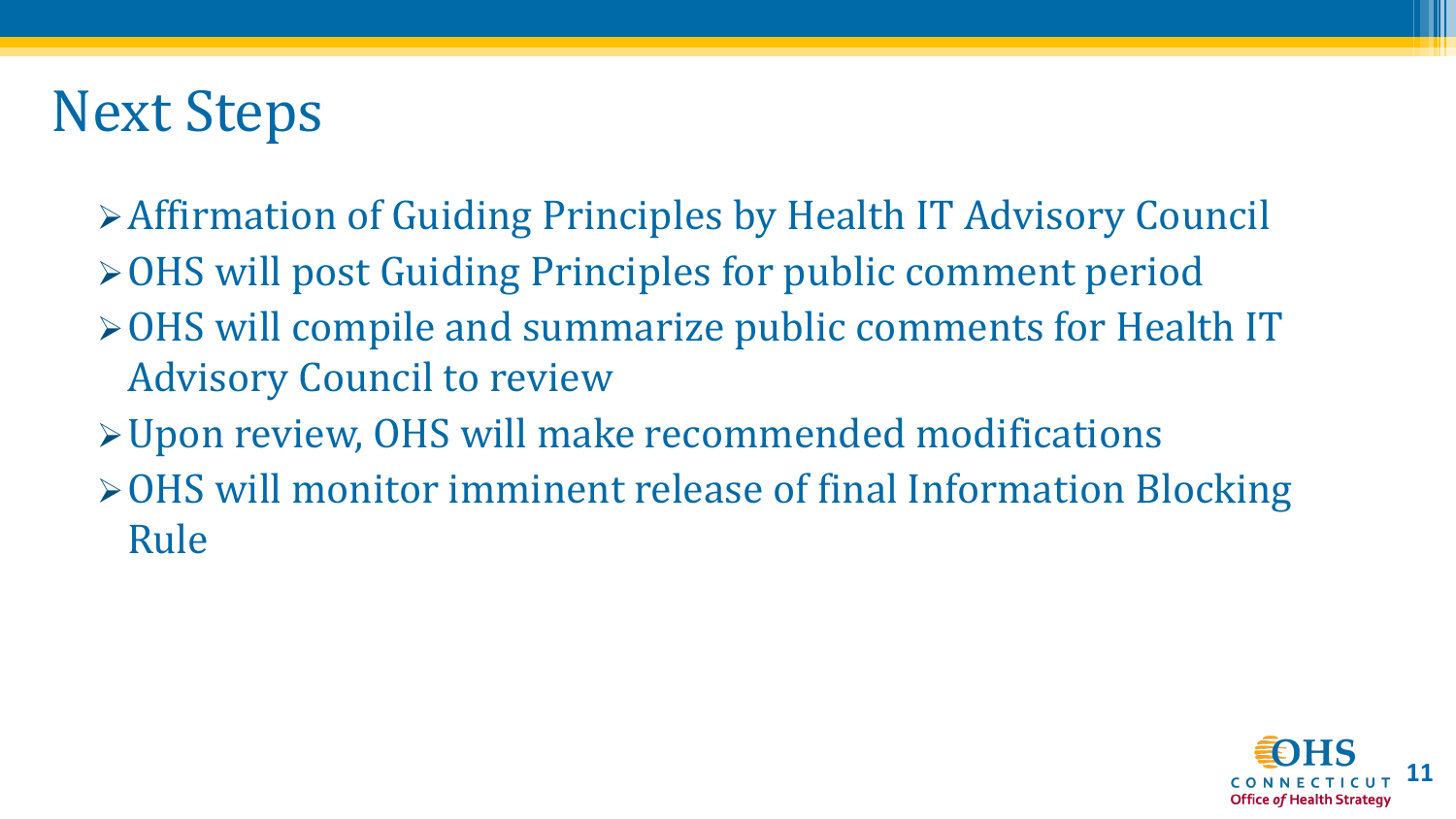#### **Council Action: Accept, Reject, or Modify Updated Consent Design Group Guiding Principles** *Council Members*

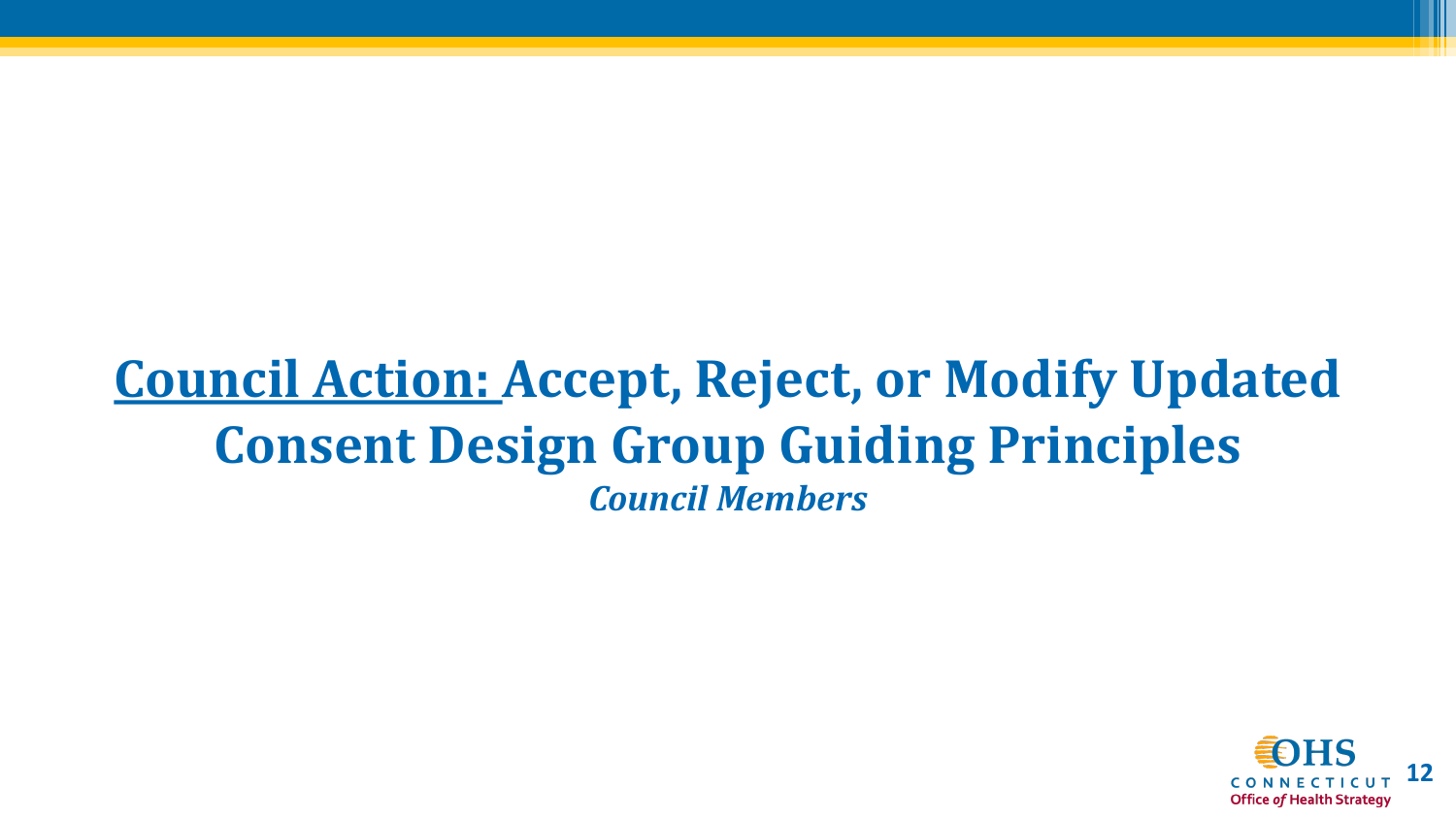## **Announcements and General Discussion**

*Allan Hackney, Council Members*

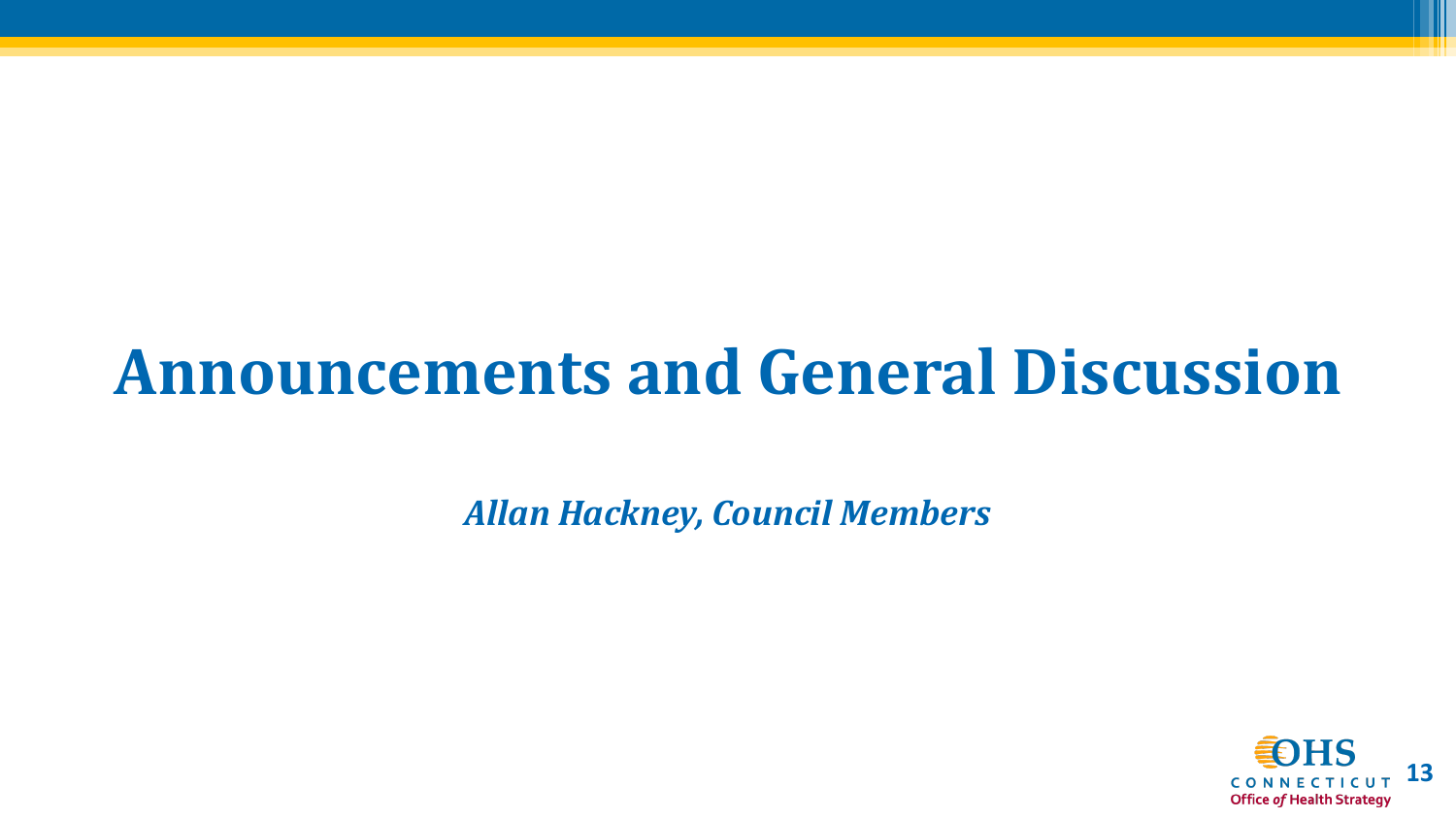# **Wrap up and Next Steps**